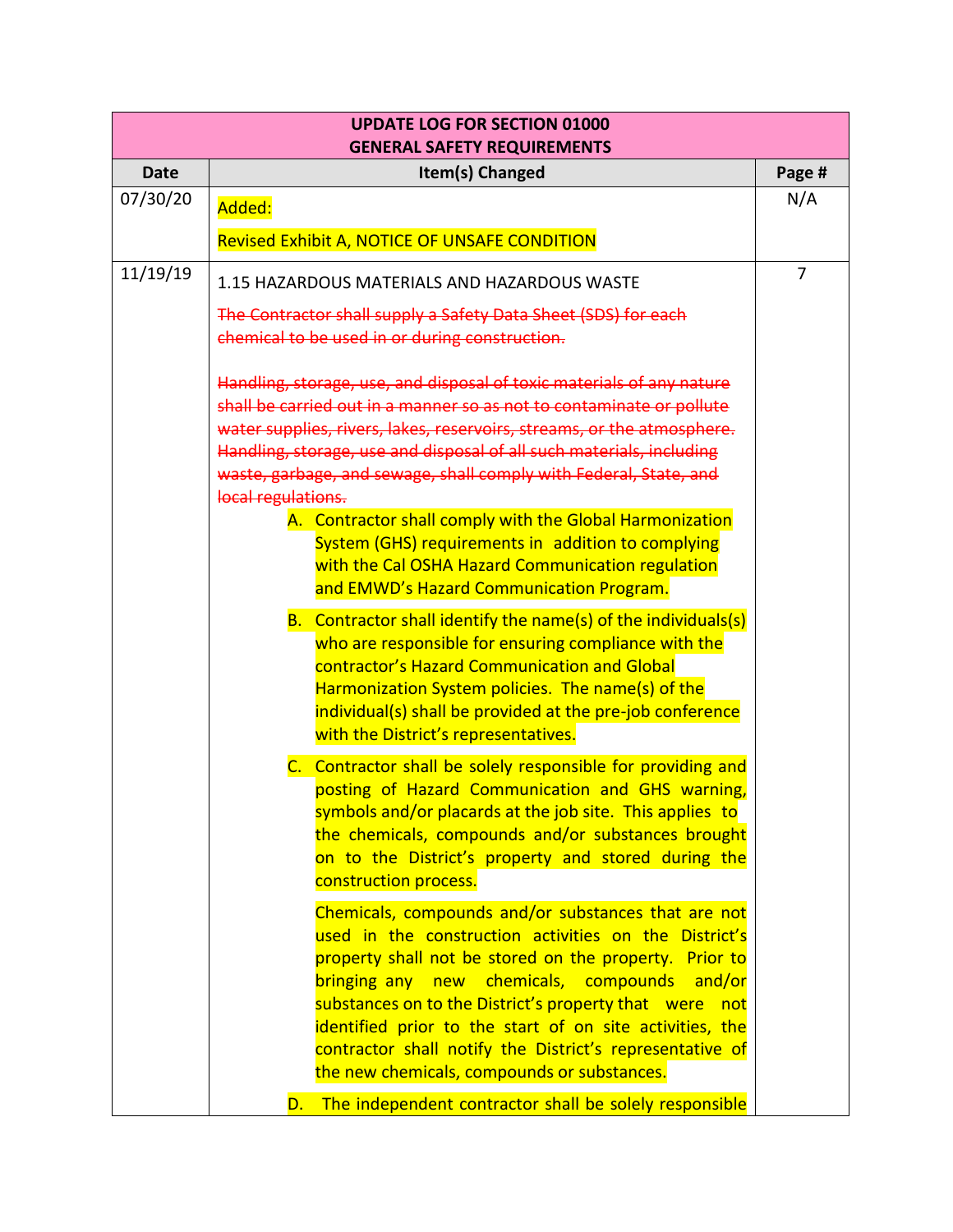|          | for enforcing the HAZCOM and GHS requirements with<br>its subcontractors, vendors and/or consultants.                                                                                                                                                                                                                                                                                                                                                                                                                                                                                                                                                                                                                                                                                     |   |
|----------|-------------------------------------------------------------------------------------------------------------------------------------------------------------------------------------------------------------------------------------------------------------------------------------------------------------------------------------------------------------------------------------------------------------------------------------------------------------------------------------------------------------------------------------------------------------------------------------------------------------------------------------------------------------------------------------------------------------------------------------------------------------------------------------------|---|
|          |                                                                                                                                                                                                                                                                                                                                                                                                                                                                                                                                                                                                                                                                                                                                                                                           |   |
|          | It is the responsibility of the contractor to provide<br><u>E.</u><br><b>Hazard Communication Training for its</b><br>employees.<br>The training shall include, at a minimum, the District's<br>substances, compounds and/or chemicals the<br>workers can be exposed to during their time on the<br>project; and the chemicals, substances<br>and/or<br>compounds the contractor brings on to the<br>construction project.<br>Any safety or health concerns brought to the<br>$F_{\star}$ .<br>contractor's attention by District personnel or<br>consultants hired by the District, with respect to the<br><b>Contractor Hazcom Coordination</b><br>Procedure,<br>shall<br>be immediately addressed by the contractor.<br><b>The</b><br>contractor will be solely responsible for taking |   |
|          | appropriate corrective action and notifying the District<br>of the action taken.                                                                                                                                                                                                                                                                                                                                                                                                                                                                                                                                                                                                                                                                                                          |   |
|          | The contractor shall clean up any spills in accordance<br>G.                                                                                                                                                                                                                                                                                                                                                                                                                                                                                                                                                                                                                                                                                                                              |   |
|          | with the manufacturer's recommendations, the SDS<br>and/or EPA requirements.                                                                                                                                                                                                                                                                                                                                                                                                                                                                                                                                                                                                                                                                                                              |   |
|          | The contractor shall properly dispose of any materials,<br>H.<br>chemicals, compounds<br>and/or<br>substances<br><u>in</u><br>accordance with current safety & health regulations.<br>DO NOT PLACE ANY HAZARDOUS MATERIAL INTO THE<br>DISTRICTS'S TRASH CONTAINERS OR DUMPSTERS. DO<br>NOT BURY OR HIDE ANY CHEMICALS, COMPOUNDS<br>AND/OR SUBSTANCES ON DISTRICT PROPERTY.                                                                                                                                                                                                                                                                                                                                                                                                               |   |
| 10/08/19 | 1.05 PRECONSTRUCTION SAFETY MEETING                                                                                                                                                                                                                                                                                                                                                                                                                                                                                                                                                                                                                                                                                                                                                       | 3 |
|          | The Injury & Illness Prevention Program Shall be submitted in<br>Electronic Format as follows: Provide all information on a Flash Drive<br>in searchable PDF format; PC compatible using Windows XP<br>operating system. All information provided shall be consolidated to<br>one portable document file (PDF) in the latest version of Adobe<br>Acrobat, with a Table of Contents and Bookmarks for each major<br>section.                                                                                                                                                                                                                                                                                                                                                               |   |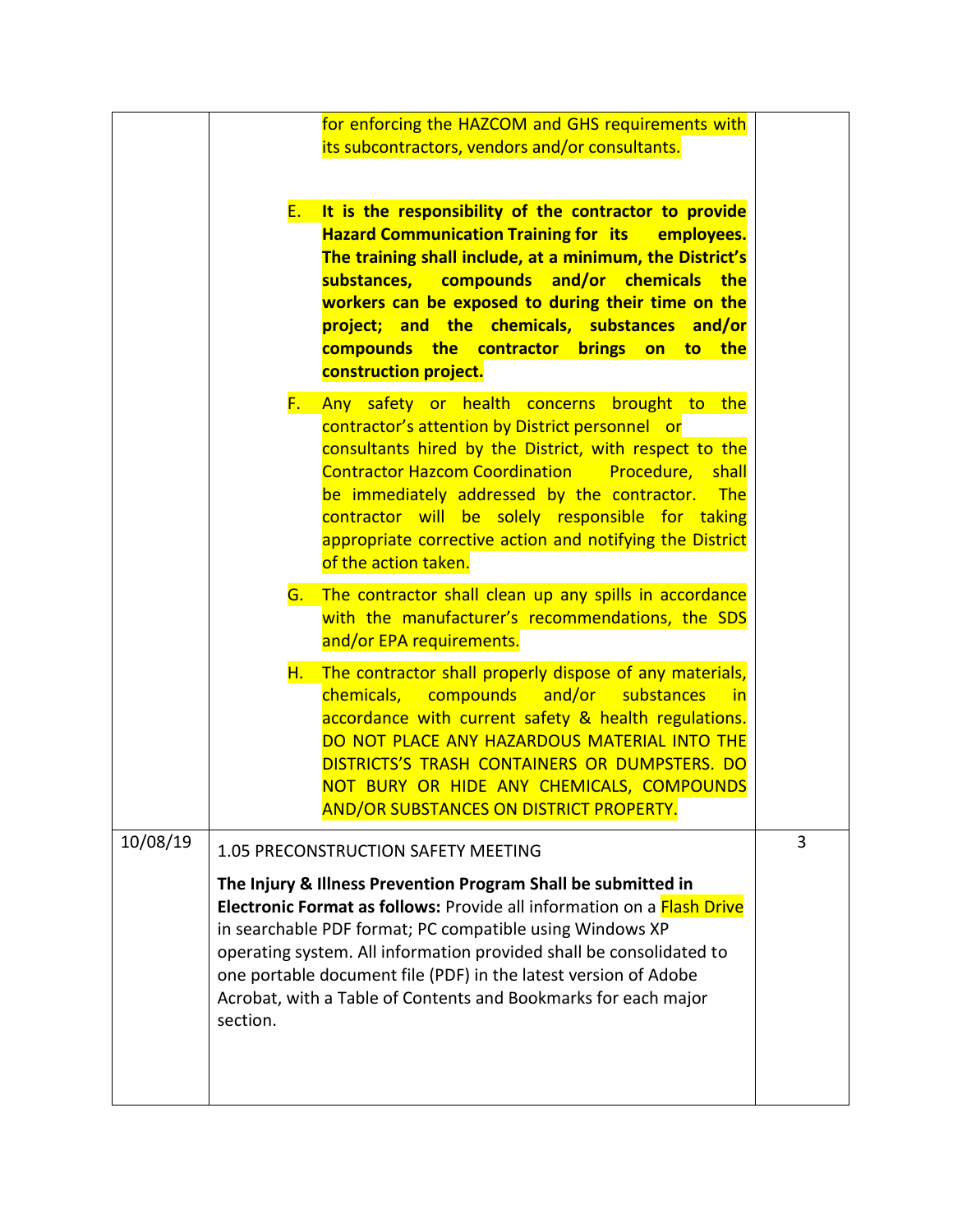| 08/08/19 | <b>Revised:</b><br>1.13 MONTHLY ACCIDENT STATISTICAL REPORT<br>After any incident or accident the contractor shall submit a standard<br>form entitled Contractor Summary of Occupational Injuries/Illnesses<br>Experience (See Exhibit "D") or equivalent form acceptable to the<br>District for the previous 12 month period.                                                                                                                                                                                                                                                                                                          | 6   |
|----------|-----------------------------------------------------------------------------------------------------------------------------------------------------------------------------------------------------------------------------------------------------------------------------------------------------------------------------------------------------------------------------------------------------------------------------------------------------------------------------------------------------------------------------------------------------------------------------------------------------------------------------------------|-----|
|          | <b>Revised:</b><br><b>EXHIBIT D</b>                                                                                                                                                                                                                                                                                                                                                                                                                                                                                                                                                                                                     | N/A |
| 04/18/18 | Added:<br>Revised Exhibit E, EMWD CONFINED SPACE ENTRY POLICY as an<br>attachment                                                                                                                                                                                                                                                                                                                                                                                                                                                                                                                                                       | N/A |
| 05/29/13 | $2^{ND}$ paragraph of: 1.05<br>PRECONSTRUCTION SAFETY MEETING<br>A Specific Operating Safety Procedure (EN-84) and an Injury &<br>Illness Prevention Program must be submitted to the District at the<br>Pre-Construction conference for acceptance by the District prior to<br>the start of construction. The Contractor shall identify any safety<br>organization, safety team, or safety person within the Contractor's<br>organization, complete with contact name and telephone number.<br>For assistance in preparing your Injury and Illness Prevention<br>Program, go to http://www.dir.ca.gov/dosh/etools/09-<br>031/index.htm | 3   |
| 06/22/09 | Added:<br>1.21 CONFINED SPACE ENTRY REQUIREMENTS<br>When working in, or connecting to existing systems in operation, the<br>required safety provisions for work in an operating system will be<br>enforced, including provisions for working in confined air spaces.<br>Contractor shall comply with EMWD's Confined space Entry Policy<br>attached hereto (see Exhibit E).<br>Added:<br>Exhibit E, EMWD CONFINED SPACE ENTRY POLICY as an attachment                                                                                                                                                                                   | 7   |